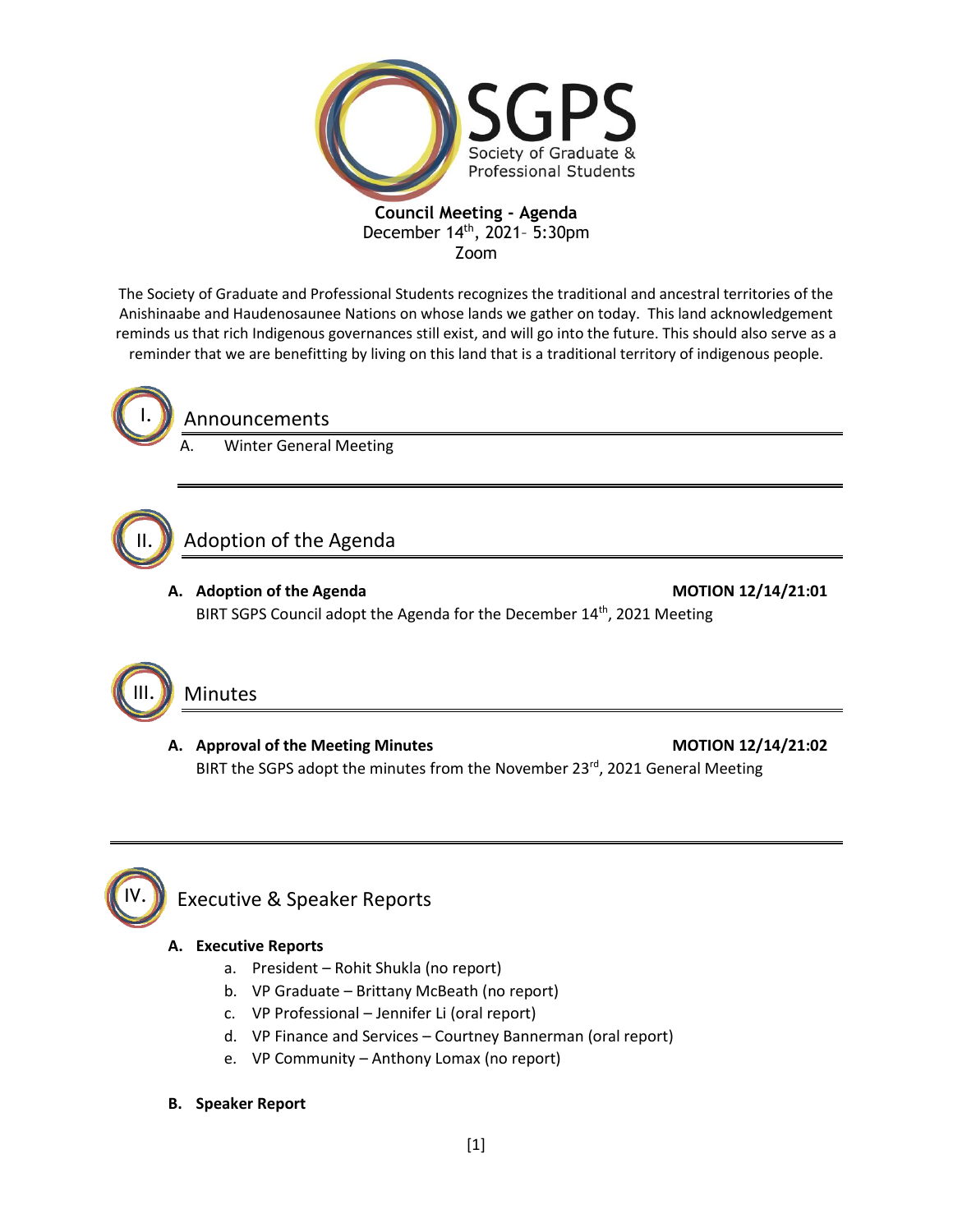

Zoom

a. Speaker – Devin Fowlie (oral report)

## **C. Approval MOTION 12/14/21:04**

BIRT SGPS Council approve the Executive and Speaker Reports.



# Senator, Trustee, Commissioner, Committee & Other Reports

- **A. Senator Report** Graduate Student Senator Emils Matiss (no report)
- **B. Trustee Report** Graduate Student Trustee (no report)
- **C. Commissioner Reports**
	- a. Athletics & Wellness Commissioner Kassandra Coyle (report attached)
	- b. Equity & Diversity Commissioner Monica Garvie (report attached)
	- c. Indigenous Graduate Liason (no report)
	- d. Social Commissioner Emilia Ganslandt (report attached)
	- e. International Students' Affairs Commissioner Sabrina Masud (report attached)

## **D. Committee Reports**

- **E. Department Reports**
- **F. Other Reports**
	- a. University Rector (no report)
- 

G. **Approval MOTION 12/14/21:05 BIRT SGPS Council approve the Senator, Trustee, Commissioner, Committee & Other Reports.**



VII.

Question Period and Departmental Issues

## Business Arising from the Minutes



Main Motions & Discussion

**A. Student Life Centre Fund MOTION 12/14/21:06**

**BIRT there shall be a Student Life Centre Fund, which will be used to pay for costs incurred by the SGPS in occupation of office space.**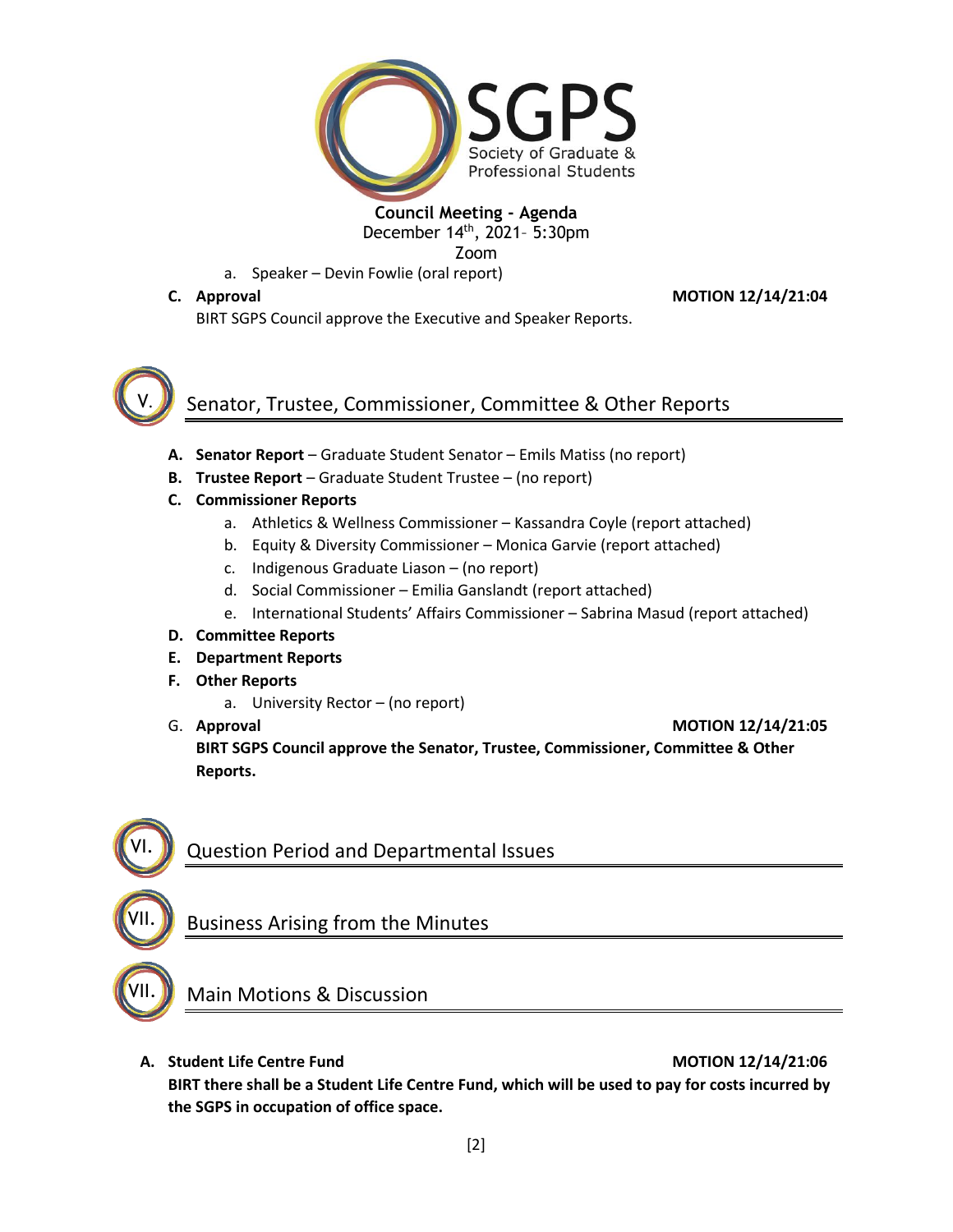

All revenues from the Student Life Centre fee, as well as any Student Life Centre funding from external parties shall flow into this Fund, and all expenses related to the Student Life Centre shall flow out of this Fund.

Annual surpluses and deficits of the SGPS' portion of the Student Life Centre costs shall remain in this Fund. In the event that this Fund accumulates a surplus larger than is reasonably required to mitigate the risk of future deficits, the Executive may make a transfer of assets from this Fund to the General Fund, subject to approval by Council.

This fund would be in effect starting with the 2021-2022 academic year and will continue forward for all subsequent years.

## **B. Approval MOTION 12/14/21:07 BIRT SGPS Council approved the Proposed Updated Privacy Policy**

B.22 Privacy, Use, and Disclosure Of Personal Information By The SGPS

a. The University collects personal information from its students for the purposes related to the students' post-secondary education pursuant to the Freedom of Information and Protection of Privacy Act (FIPPA). The SGPS is a student government association administered by elected student representatives and governed by a student ratified constitution. It is necessary for the SGPS to have access to student personal information to provide management and administration of the student health and dental plan; administer non-academic discipline of students, to provide access to and information about affiliated or sponsored programs to students, to verify and validate voter eligibility for society referenda and elections, to verify student eligibility for use of selected services, and to communicate with student members about student society matters.

b. The University discloses to the SGPS the following student personal information:

- i. Name
- ii. Student number
- iii. Birthdate
- iv. Degree program
- v. Career
- vi. Academic concentration
- vii. Email address
- viii. Student Address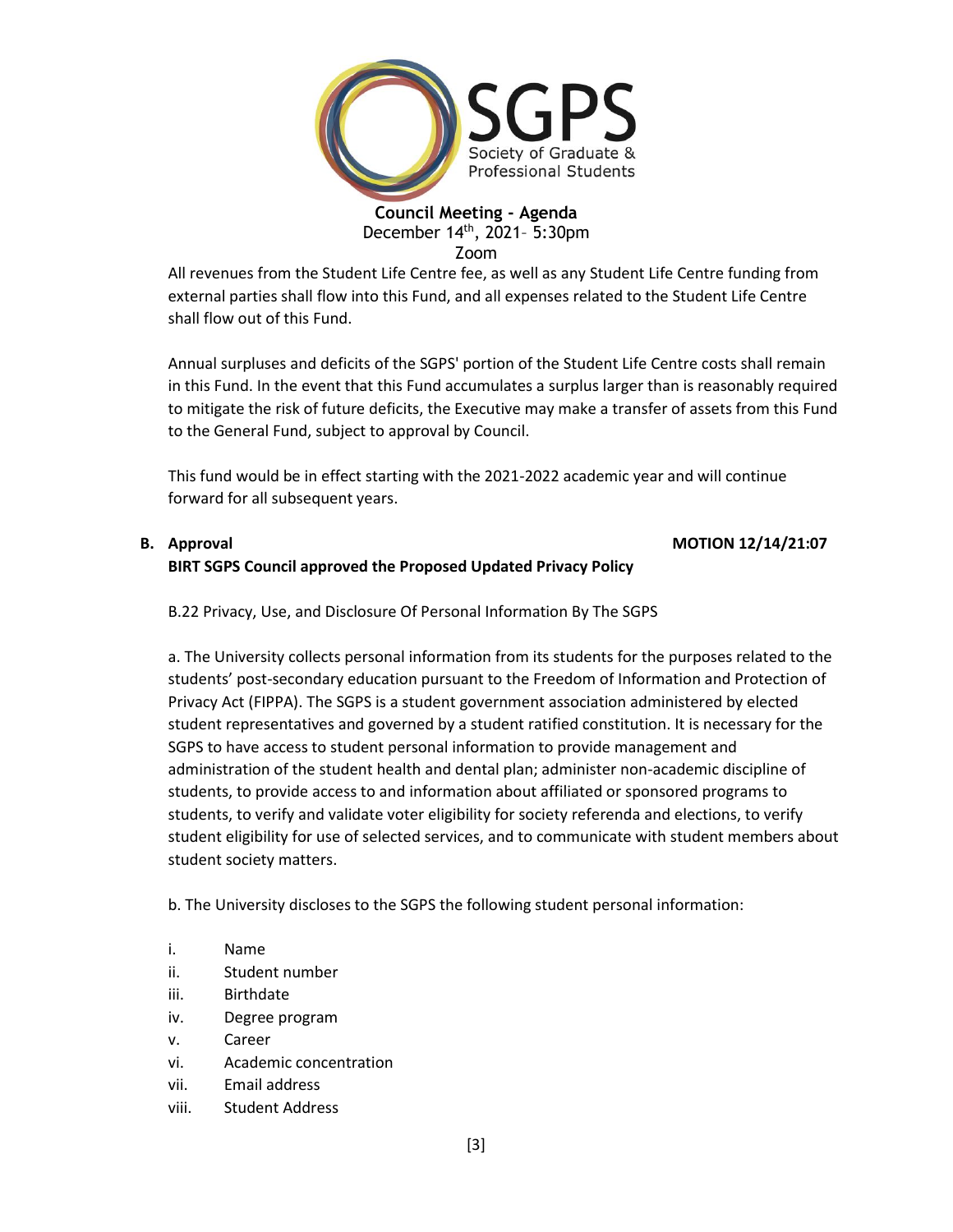

- ix. Residency Information
- x. Gender
- xi. Association fees paid
- xii. SGPS related fee payments

c. This personal information disclosed shall be used solely:

- i. To provide management and administration of the student health and dental plan;
- ii. ii. To administer the non-academic discipline of students;
- iii. To provide access to and information about affiliated or sponsored programs to students;
- iv. To verify and validate voter eligibility for society referenda and elections
- v. To verify student eligibility for use of selected services; and,
- vi. To communicate with student members about student society matters.

d. The SGPS shall implement physical, organizational, technological, and other security measures to restrict access to student personal information to employees, agents, and representatives, and advisors who require the information in the proper and appropriate discharge of their function to the SGPS; prevent the loss, disposal or destruction of student personal information; and prevent theft, sale, improper access, improper modification, improper copying, improper use, or improper disclosure of student personal information by, or to, any person or organization.

e. The SGPS may disclose student personal information to third parties (namely the SGPS Health and Dental provider, StudentCare) for the provision of student services provided the third-party is legally bound by a confidentiality agreement to handle student personal information in accordance with this agreement and the Act. The SGPS shall provide copies of the confidentiality agreements required to the Office of the University Registrar annually and after any amendment to said confidentiality agreements.

f. The SGPS shall comply with any and all requirements of privacy legislation to which the University might be subject including, but not limited to, the Freedom of Information and Protection of Privacy Act, R.S.O. 1990, c. F.31, and the Canadian Anti-Spam legislation requirements.

g. The SGPS shall retain student personal information for no longer than is reasonably necessary to fulfill the purposes enumerated in this agreement, up to a maximum of one year. After this period of time has passed, the SGPS must dispose of student personal information only by destroying it in a manner that makes it highly resistant to reconstruction. In destroying student personal information, the SGPS shall take reasonable security precautions to protect the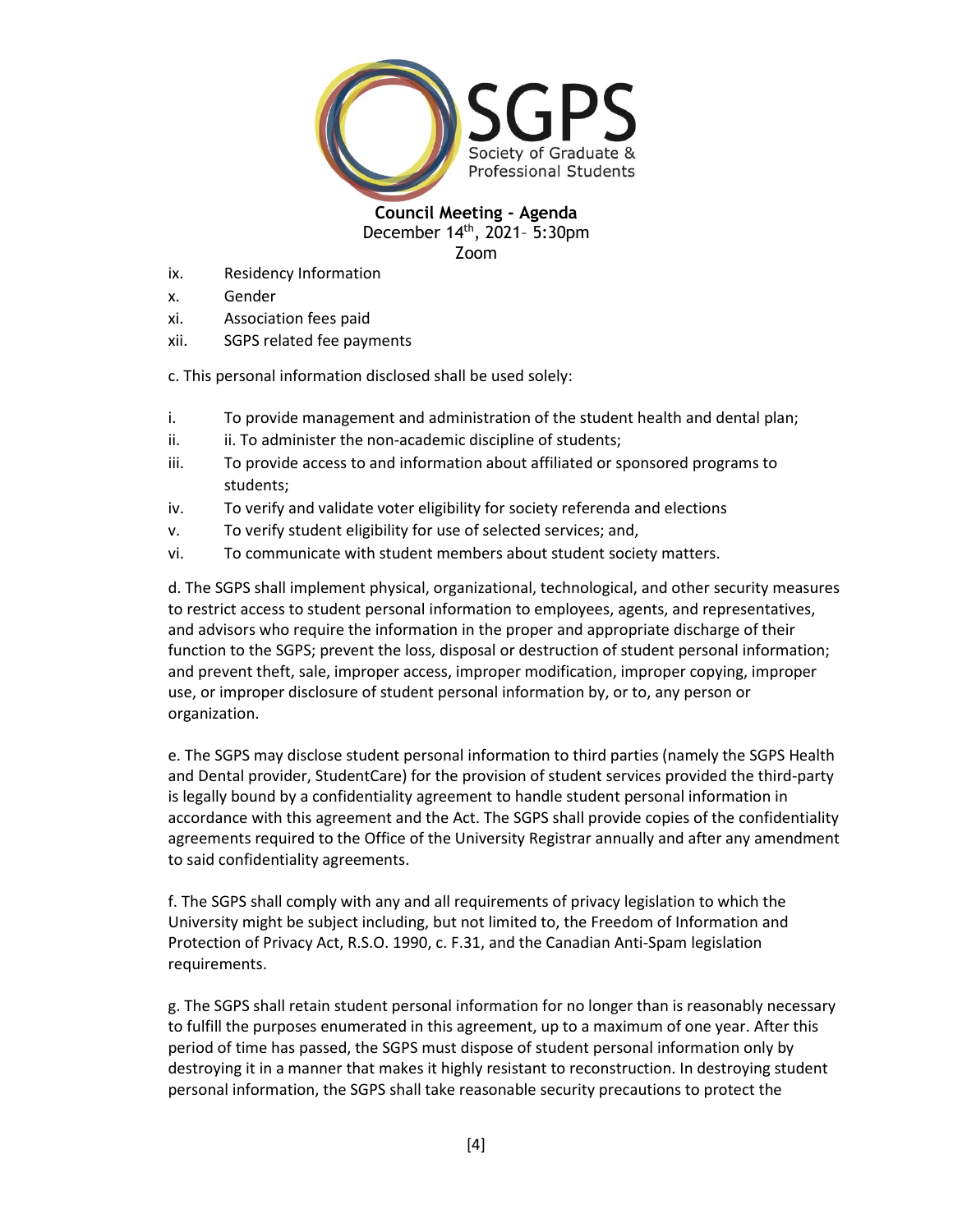

Zoom

confidentiality and security during storage, transport, and handling. The SGPS must notify the Office of the University Registrar once the student personal information has been securely destroyed.

h. Upon request, a member shall be informed of the existence, use, and disclosure of their information, and shall be given access to it. Members may verify the accuracy and completeness of their information and may request that it be amended, if appropriate.

## **C. Approval MOTION 12/14/21:08**

**BIRT SGPS Council approve the proposed Fee Referendum Package, as distributed to Council on December 14th, 2021.**

## **D. Approval MOTION 12/14/21:09**

**BIRT SGPS Council approve the proposed Executive Election Timeline.**

| <b>Important Dates</b>                    |                                                           |                                                          |  |  |
|-------------------------------------------|-----------------------------------------------------------|----------------------------------------------------------|--|--|
| Tuesday, January 11, 2022<br>$12:01$ AM   | <b>Nomination Period Opens</b>                            | Nomination packages<br>available via Qualtrics           |  |  |
| Tuesday, January 18, 2022<br>$3:00$ PM    | <b>Nomination Period Closes</b>                           |                                                          |  |  |
| Tuesday, January 18, 2022<br>5:30 PM      | <b>SGPS Council Nomination</b><br>On Zoom<br>Ratification |                                                          |  |  |
| Wednesday, January 19, 2022<br><b>TBD</b> | All Candidates Meeting                                    | On Zoom                                                  |  |  |
| Thursday, January 20, 2022<br>12:01 AM    | <b>Campaign Period Begins</b>                             |                                                          |  |  |
| Wednesday, January 26, 2022<br><b>TBD</b> | All Candidates Debate                                     | Zoom                                                     |  |  |
| Monday, January 31, 2022<br>11:59 PM      | Campaign Period Ends                                      |                                                          |  |  |
| Tuesday, February 1, 2022<br>12:01 AM     | <b>Voting Days</b>                                        | Ballots will be sent to SGPS<br>members via SimplyVoting |  |  |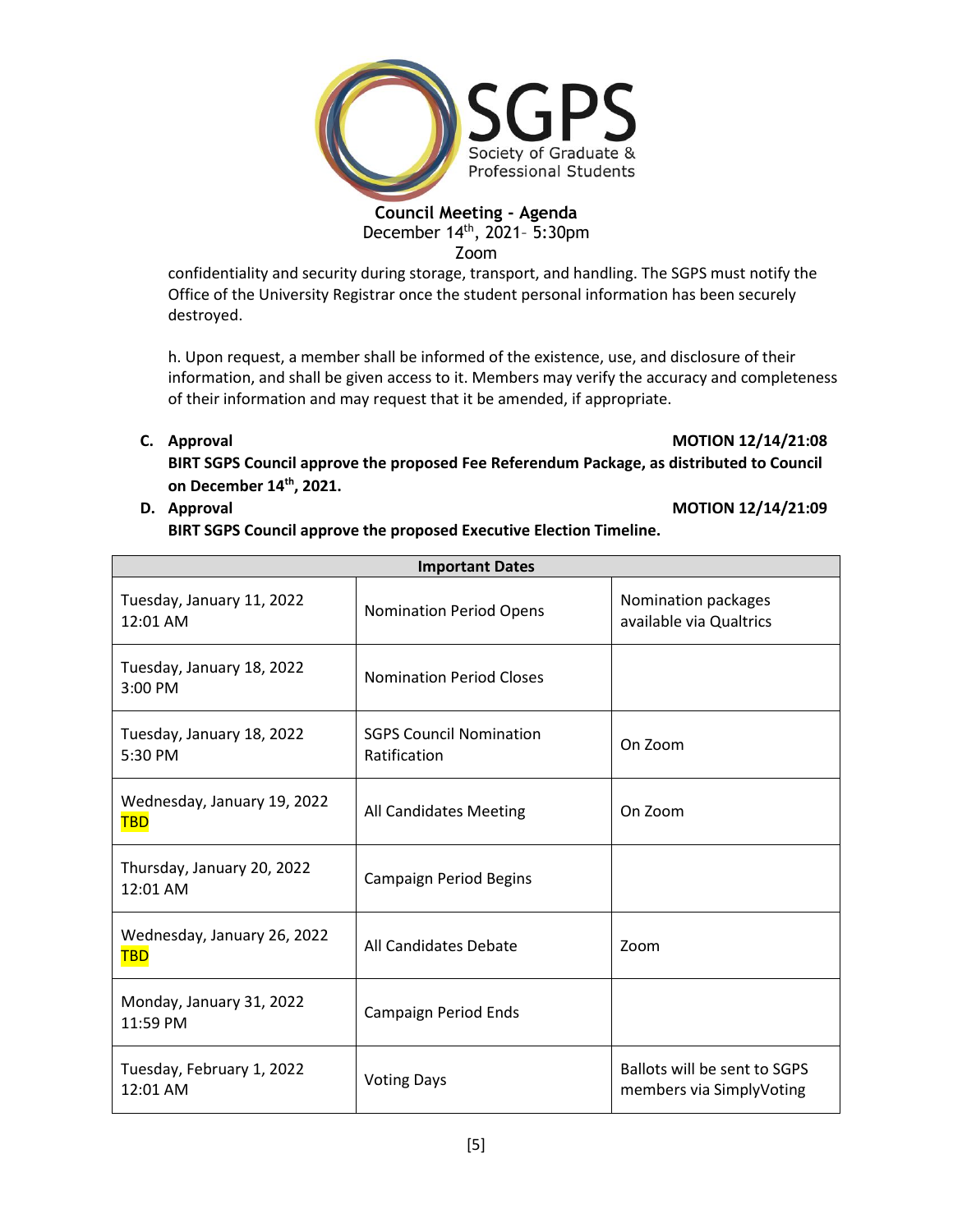

Zoom

| Wednesday, February 2, 2022<br>11:59 AM           |                             |                               |
|---------------------------------------------------|-----------------------------|-------------------------------|
| Thursday, February 3, 2022<br>$9:00$ AM (approx.) | Announcement / Notification | Via Phone and Email           |
| Wednesday, February 9, 2022<br>12:00 PM           | Campaign Expenses Due       | Via email to director@sgps.ca |

## **E. Point of Information**

Effective January  $10^{th}$ , 2022 the SGPS Executive will be setting aside \$5000 from the general surplus fund for the creation of the SGPS Mental Health bursary. Below is information about the creation of this fund and allocation of monies.

## **SGPS Mental Health Bursary**

Total amount place in bursary fund for 2021/2022: \$5000 Opening date: January 10th, 2022

| <b>Bursary</b>               | <b>Description</b>                                                                                                                              | <b>Max Award</b> | <b>Restrictions</b>                                                                                                                            |
|------------------------------|-------------------------------------------------------------------------------------------------------------------------------------------------|------------------|------------------------------------------------------------------------------------------------------------------------------------------------|
| <b>Mental Health Bursary</b> | Subsidizes sessions for<br>applicants who have<br>maxed out their SGPS<br>health plan coverage of<br>\$500 per policy year<br>for Mental Health | \$250            | Limited to covering<br>sessions to Mental<br><b>Health Practitioners</b><br>and Clinical<br>Counsellors. Mental<br><b>Health Practitioners</b> |
|                              | Practitioners                                                                                                                                   |                  | must be licensed.                                                                                                                              |

**Proof of expense:** Copy of the claim statement from Sun Life Assurance Company of Canada. A copy of the session receipt will only be accepted for students visiting a clinical counsellor **Proof of need:**

Bursaries are awarded based on financial need. This is proof of why a bursary should be awarded. The necessary documents depend on whether the applicant is a domestic or international student. Proof of need must be from that academic year, providing proof of need from previous academic years will result in a rejection of your bursary application. See the relevant headings below:

## **Domestic Students:**

1. A copy of their OSAP Funding Summary (or other provincial/territorial/international equivalent);